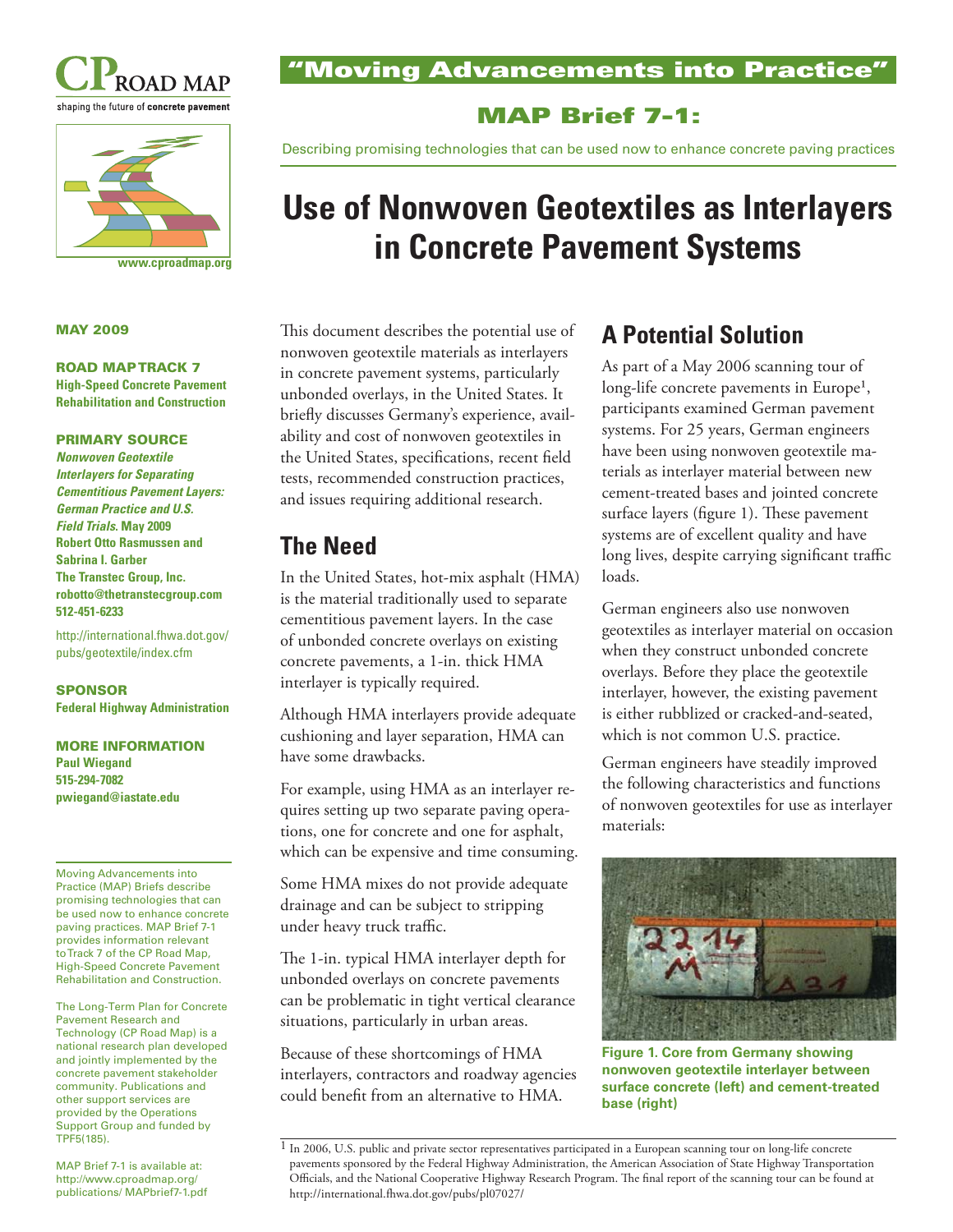### **CP Road MAP Brief 7-1**

1. **Separation**. Prevents joints or cracks from reflecting to the surface layer. Needs to prevent bonding and accommodate the normal movements of the two cementitious layers.

2. **Drainage**. Allows infiltrated water between layers to drain to the pavement edge. Must be terminated next to adjacent drainage layer or daylighted. Needs a degree of permeability that allows minimum flow in three dimensions.

3. **Bedding**. Provides a degree of cushion that reduces bearing stresses while providing adequate support stiffness.

As a result of what they learned in Germany, scanning tour participants recommended that field tests be conducted in the United States to examine the effectiveness of nonwoven geotextile material as an interlayer between cementitious pavement layers.

The participants particularly recommended that the material be evaluated as an alternative to HMA as an interlayer material between existing concrete pavement and new concrete overlays—but without cracking-and-seating or rubblizing the existing pavement.

## **Availability and Cost**

Several U.S. manufacturers produce nonwoven geotextile materials that are used for a variety of purposes. However, until very recently, none of the U.S.-produced materials was marketed specifically for use as an interlayer in cementitious pavement systems, and most U.S.-produced materials do not conform to German specifications for such use.

Recently, agencies and contractors have expressed an increased interest in using nonwoven geotextiles as interlayers in pavement systems in the U.S. As a result, some U.S. manufacturers now produce materials that meet specifications.

Costs of U.S.-produced materials can vary, but estimators should assume \$1.50 to \$2.50 per square yard for the material and installation.

German-made nonwoven geotextiles are available through many U.S. suppliers. They can also be imported directly from Germany at a slightly lower source cost than U.S.-produced material, but organizations should expect additional freight costs of \$0.05 to \$0.10 per square yard. Importing directly from Germany will likely increase project lead time by six to eight weeks.

## **Specifications and Testing**

Nonwoven geotextile interlayers were first standardized in Germany in 2001, and the specifications have evolved over time to reflect continuing improvements by German engineers.

Table 1 shows proposed interim U.S. specifications for nonwoven geotextiles used as interlayers in cementitious pavement systems, based on German concrete pavement guide documents.

Until the proposed U.S. specifications are finalized and test standards (e.g., ASTM) are verified for use with nonwoven geotextile materials, use of the German specifications and test standards (e.g., ISO, EN, DIN) is recommended.

**Table 1. Summary of proposed specifications for nonwoven geotextiles (derived from German guide documents)** 

| <b>Property</b>                                                                    | Requirements <sup>1</sup>                                                                                                                                              | <b>Test Procedure</b>                                                          |
|------------------------------------------------------------------------------------|------------------------------------------------------------------------------------------------------------------------------------------------------------------------|--------------------------------------------------------------------------------|
| <b>Geotextile Type</b>                                                             | Nonwoven, needle-punched geotextile, no thermal<br>treatment (calendaring or IR)                                                                                       | <b>EN 13249, Annex F (Manufacturer Certification of</b><br><b>Production</b> ) |
| Color                                                                              | Uniform/nominally same color fibers                                                                                                                                    | (Visual Inspection)                                                            |
| Mass per unit area                                                                 | $\geq$ 450 g/m <sup>2</sup> (13.3 oz/yd <sup>2</sup> )<br>$\leq$ 550 g/m <sup>2</sup> (16.2 oz/yd <sup>2</sup> )                                                       | ISO 9864 (ASTM D 5261)                                                         |
| Thickness under load (pressure) $2$                                                | [a] At 2 kPa (0.29 psi): $\geq$ 3.0 mm (0.12 in.)<br>[b] At 20 kPa (2.9 psi): $\geq$ 2.5 mm (0.10 in.)<br>[c] At 200 kPa (29 psi): $\geq$ 1.0 mm (0.04 in.)            | ISO 9863-1 (ASTM D 5199)                                                       |
| Wide-width tensile strength <sup>3</sup>                                           | $\geq$ 10 kN/m (685 lb/ft)                                                                                                                                             | ISO 10319 (ASTM D 4595)                                                        |
| Wide-width maximum elongation <sup>4</sup>                                         | $<$ 130%                                                                                                                                                               | ISO 10319 (ASTM D 4595)                                                        |
| Water permeability in normal direction<br>under load (pressure)                    | At 20 kPa (2.9 psi): $\geq 1 \times 10^{-4}$ m/s (3.3×10 <sup>-4</sup> ft/s)                                                                                           | DIN 60500-4 (mod. ASTM D 5493 or ASTM D 4491)                                  |
| In-plane water permeability<br>(transmissivity) <sup>5</sup> under load (pressure) | [a] At 20 kPa (2.9 psi): $\geq 5 \times 10^{-4}$ m/s (1.6 $\times 10^{-3}$ ft/s)<br>[b] At 200 kPa (29 psi): $\geq$ 2×10 <sup>-4</sup> m/s (6.6×10 <sup>-4</sup> ft/s) | ISO 12958 (mod. ASTM D 6574 or ASTM D 4716)                                    |
| <b>Weather resistance</b>                                                          | Retained Strength $\geq 60\%$                                                                                                                                          | EN 12224 (ASTM D 4355 @ 500 hrs. exposure)                                     |
| Alkali resistance                                                                  | $\geq$ 96% Polypropylene/Polyethylene                                                                                                                                  | <b>EN 13249, Annex B (Manufacturer Certification of Polymer)</b>               |

<sup>1</sup> Requirements must be met for 95% of samples; compared to MARV requirements commonly specified for geotextiles in the United States, which require a 97.7% degree of confidence (see AASHTO M 288).

<sup>3</sup> Note that other measures of tensile strength are commonly reported in product literature that are not comparable to the results of this test procedure.  $4A$  maximum elongation of  $\geq 60\%$  is recommended as a better practice.

<sup>2</sup> Old thickness requirement was  $\geq 2.0$  mm (0.08 in.) at 20 kPa (2.9 psi) only (ZTV Beton, StB 01).

5 Old transmissivity requirement included only testing at 20 kPa (2.9 psi) (ZTV Beton, StB 01).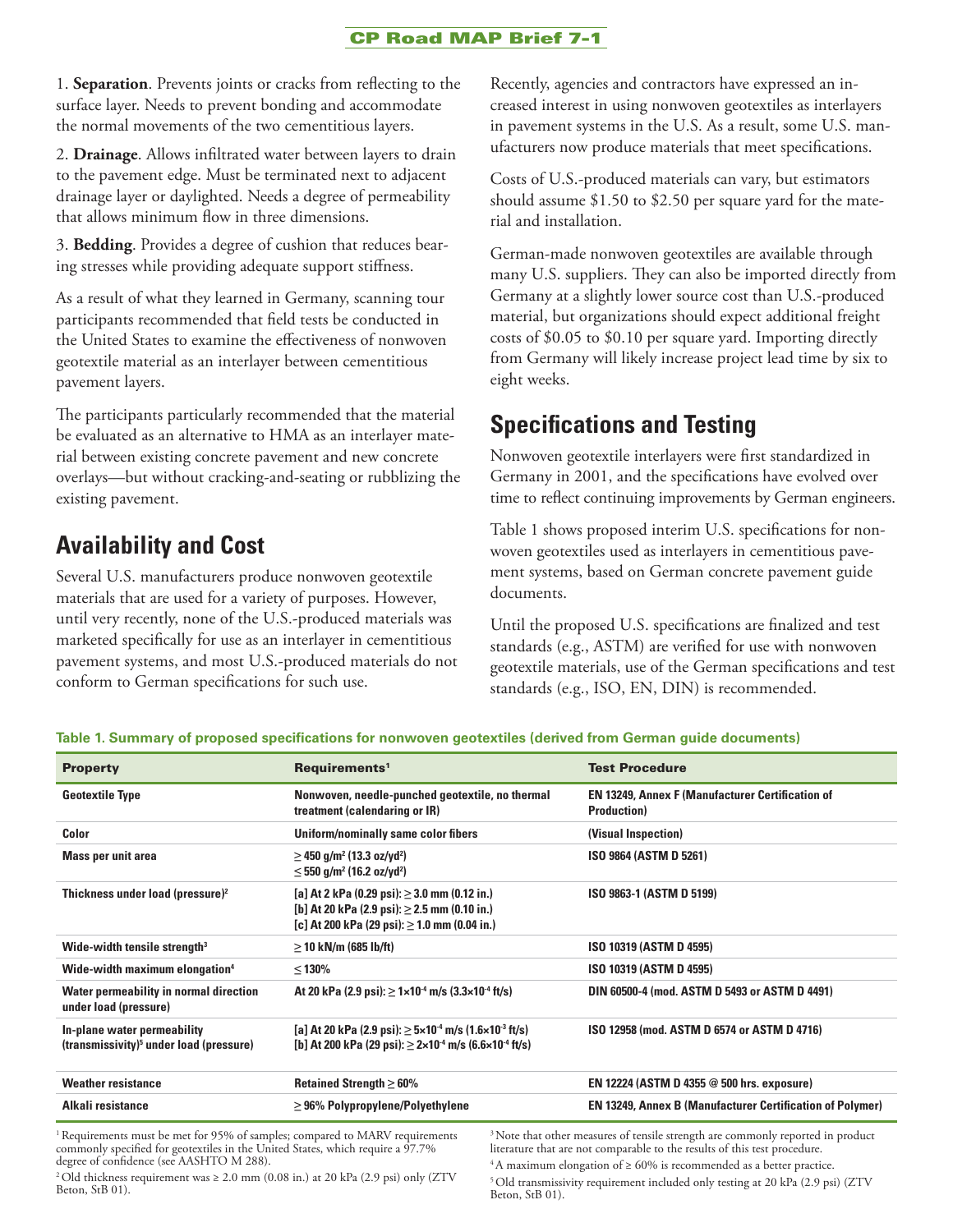### **CP Road MAP Brief 7-1**

## **Field Tests in the United States**

Two notable field tests using nonwoven geotextile interlayers have been conducted recently in Missouri and Oklahoma.

### **Missouri**

The first field test was conducted on Route D south of Kansas City, Missouri, in 2008. Nonwoven geotextile material was used as an alternative to a 1-in. HMA interlayer in an unbonded concrete overlay.

Before placing the nonwoven geotextile interlayer, the existing concrete pavement was thoroughly cleaned, and deteriorated areas were patched with flowable mortar to create a uniform surface (figure 2).

The nonwoven geotextile was placed dry (figure 3) and fastened to the underlying concrete pavement with pins (nails) air-driven through 2.25-in.galvanized discs spaced 2 to 6 ft apart (figure  $4$ ).

Two U.S.-manufactured nonwoven geotextiles, Propex Geotex 1201 and 1601, were used. Neither was fully compliant with German specifications.

As a rule of thumb, a nonwoven geotextile interlayer between an existing concrete pavement and a concrete overlay should bond to the overlay but not to the existing pavement. If the nonwoven geotextile is too thin, it has the potential to become saturated by mortar from the overlay and bond to the underlying pavement surface.

Initially, Geotex 1201 was placed. After the thinness of the Geotex 1201 was observed, the contractor switched to the thicker Geotex 1601 for the remainder of the project.

A core sample of the Missouri overlay field test revealed that the nonwoven geotextile material had bonded with the overlay but not with the existing concrete pavement, as desired. Therefore, the installation was considered a success.

The ongoing performance of the interlayer material and the overlay pavement system will continue to be evaluated.

### **Oklahoma**

In 2008 a second field test was conducted on a new construction project on I-40 in Oklahoma. This project was typical of a standard German application in which nonwoven geotextile material is used as an interlayer between a new cementtreated base and a new concrete pavement.

A German material, HaTe nonwoven B 500, was imported to ensure compliance with German specifications.

The galvanized discs used to secure the nonwoven geotextile to the cement-treated base were approximately 1 in. in diameter (smaller than German specifications).



**Figure 2. Repair/replacement of damaged concrete with fl owable mortar** 



**Figure 3. Application of nonwoven geotextile materials** 



**Figure 4. Collated pins (left) and galvanized discs (right) used to secure the fabric** 

Paving was conducted as in any normal project. Haul trucks were driven on the geotextile material as they were backed up to deposit fresh concrete in advance of the spreader. The nonwoven geotextile material was not damaged by the haul trucks or the paving machine, as long as the vehicles did not turn on the geotextile. The material appeared intact behind the paving train.

A core sample revealed that the nonwoven geotextile material had bonded slightly to the new pavement and not at all to the cement-treated base, making this installation a success.